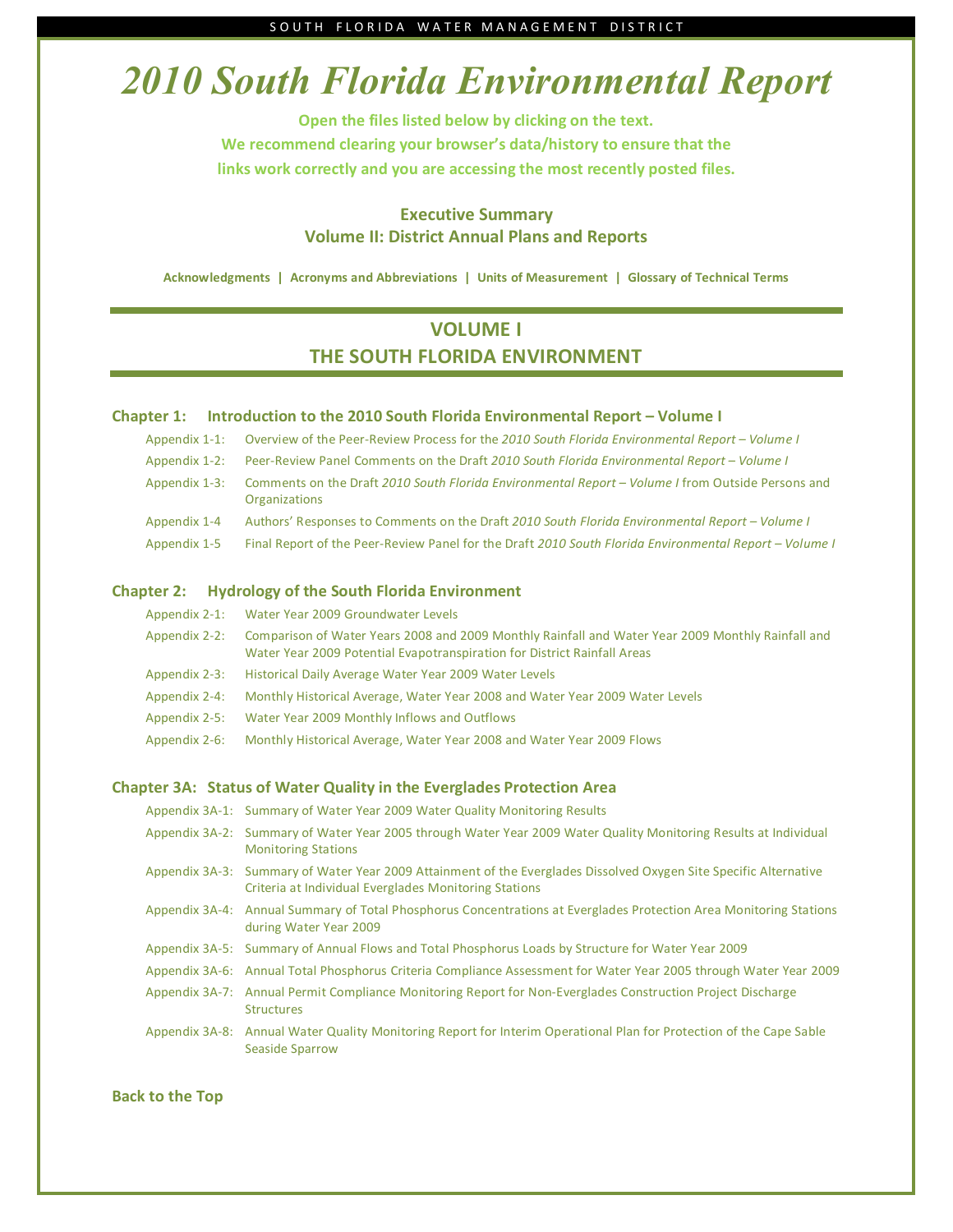# *2010 South Florida Environmental Report*

## **VOLUME I THE SOUTH FLORIDA ENVIRONMENT**

| Chapter 3B: Mercury and Sulfur Monitoring, Research and Environmental Assessment in<br><b>South Florida</b> |                                                                                                                                                        |  |
|-------------------------------------------------------------------------------------------------------------|--------------------------------------------------------------------------------------------------------------------------------------------------------|--|
|                                                                                                             | Appendix 3B-1: Annual Permit Compliance Monitoring Report for Mercury in Downstream Receiving Waters of the<br><b>Everglades Protection Area</b>       |  |
|                                                                                                             | Appendix 3B-2: An Evaluation of the Role of Sulfur in South Florida Wetlands - Laboratory Incubation Findings                                          |  |
| <b>Chapter 4:</b>                                                                                           | <b>Phosphorus Source Controls for the South Florida Environment</b>                                                                                    |  |
| Appendix 4-1:                                                                                               | Water Year 2009 Supplemental Evaluations for Regulatory Source Control Programs in the Lake<br>Okeechobee Watershed                                    |  |
| Appendix 4-2:                                                                                               | Water Year 2009 Supplemental Evaluations for Regulatory Source Control Programs in the Everglades<br><b>Construction Project Basins</b>                |  |
| Appendix 4-3:                                                                                               | Water Year 2009 Supplemental Evaluation for Regulatory Source Control Programs in the Non-<br><b>Everglades Construction Project Basins</b>            |  |
| <b>Chapter 5:</b>                                                                                           | Performance and Optimization of the Everglades Stormwater Treatment Areas                                                                              |  |
| Appendix 5-1:                                                                                               | Cross-Reference List for Everglades Forever Act Permit Reporting Requirements                                                                          |  |
| Appendix 5-2:                                                                                               | Calculation Methodology for Estimating Flow and Total Phosphorus Loads and for Determining Effective<br><b>Treatment Areas for the Everglades STAs</b> |  |
| Appendix 5-3:                                                                                               | STA Schematics and Operational Timeline, Monthly and Annual Performance Plots, and Period of Record<br>Calculations                                    |  |
| Appendix 5-4:                                                                                               | Water Year 2009 Water Quality Data for STA-1E, STA-1W, STA-2, STA-3/4, STA-5 and STA-6                                                                 |  |
| Appendix 5-5:                                                                                               | Water Year 2009 Dissolved Oxygen Data for STA-1E, STA-1W, STA-2, STA-3/4, STA-5 and Site-Specific<br><b>Alternative Criteria Estimates</b>             |  |
| Appendix 5-6:                                                                                               | Annual Permit Compliance Monitoring Report for Mercury in the STAs                                                                                     |  |
| Appendix 5-7:                                                                                               | Monthly Water Quality Data for Marsh Transect Stations at STA-1W, STA-1E, STA-2 and STA-5                                                              |  |
| Appendix 5-8:                                                                                               | <b>Downstream Monitoring Station Database Codes</b>                                                                                                    |  |
| Appendix 5-9:                                                                                               | 2008 Rotenberger Wildlife Management Area Topographic Map                                                                                              |  |
| Appendix 5-10:                                                                                              | Water Budgets, Total Phosphorous Budgets and Treatment Performance in STA Treatment Cells and<br>Flow-ways                                             |  |
| Appendix 5-11:                                                                                              | Summary Statistics for Water Quality Variables Monitored in the STA-3/4 PSTA Implementation Project                                                    |  |
| Appendix 5-12:                                                                                              | STA-3/4 PSTA Implementation Project Submerged Aquatic Vegetation Coverage Maps                                                                         |  |
| Appendix 5-13:                                                                                              | STA Herbicide and Pesticide Application Summary for Water Year 2009                                                                                    |  |
| Appendix 5-14:                                                                                              | STA Black-Necked Stilt Nesting Summary for Water Year 2009                                                                                             |  |
| Appendix 5-15                                                                                               | Supporting Information on Water Quality Data for the Everglades STAs for Water Year 2009                                                               |  |

## **[Chapter 6: Ecology of the Everglades Protection](https://apps.sfwmd.gov/sfwmd/SFER/2010_SFER/v1/chapters/v1_ch6.pdf) Area**

### **[Chapter 7A: Everglades Restoration Update](https://apps.sfwmd.gov/sfwmd/SFER/2010_SFER/v1/chapters/v1_ch7a.pdf)**

| Appendix 7A-1: Comprehensive Everglades Restoration Plan Annual Report – 470 Report              |
|--------------------------------------------------------------------------------------------------|
| Appendix 7A-2: Picayune Strand Restoration Project Annual Report                                 |
| Appendix 7A-3: Permitted Conditions Annual Reports for CERP Expedited Projects                   |
| Appendix 7A-4: L-8 Reservoir Project: Annual Water Quality Assessment Report for Water Year 2009 |
| Appendix 7A-5: Northern Everglades Annual Work Plan for Fiscal Year 2010                         |

### **[Back to the Top](#page-0-0)**